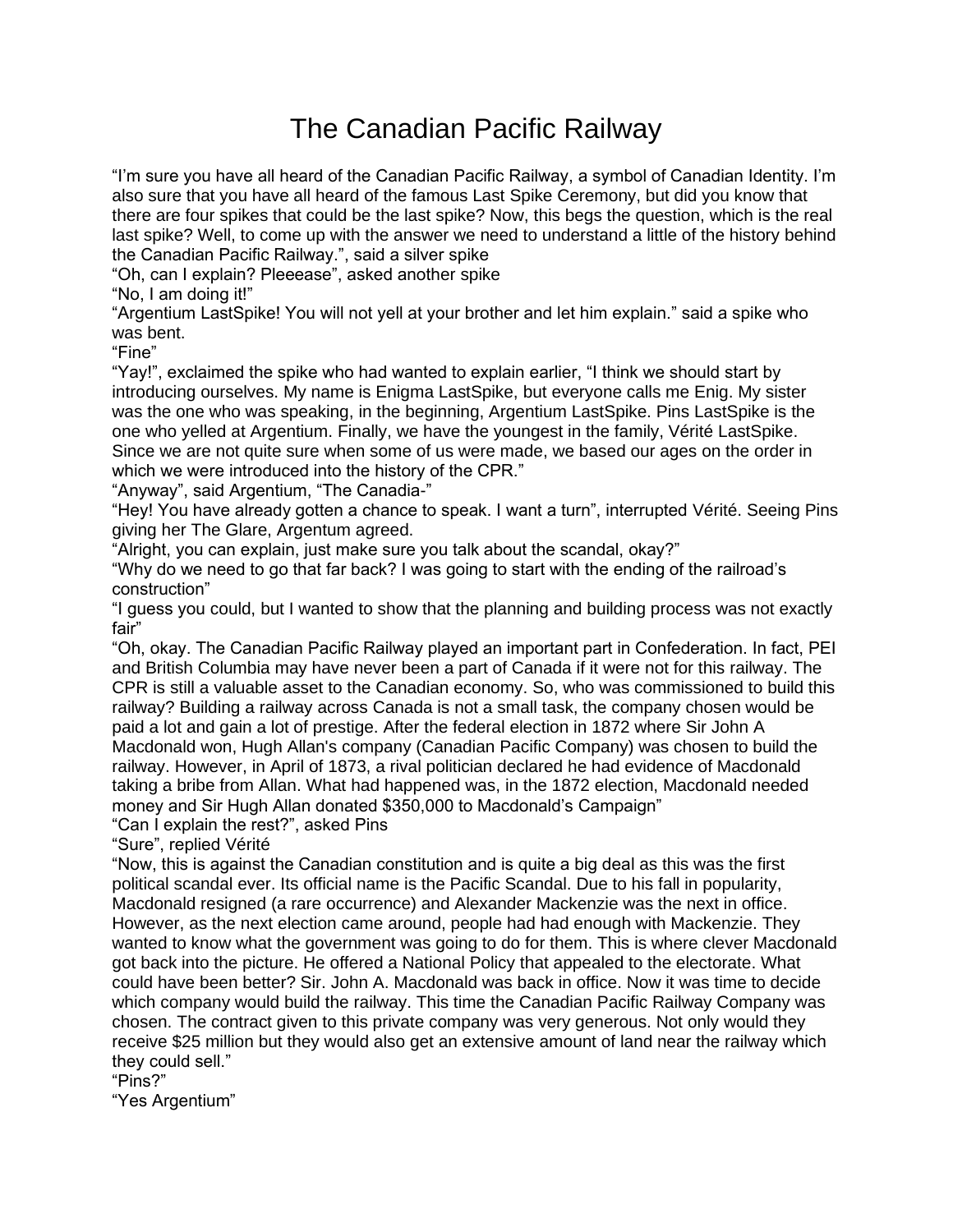"Can I please please explain some of this?"

"Sure, thanks for asking nicely"

"Hooray! Okay, so the construction on the Canadian Pacific Railway began in 1881 and instantly some problems emerged. The railway's path went through Native land and there were not enough workers to build the Canadian Pacific Railway. To 'solve' the first problem around 1500 Indigenous people were driven off their homes in the Cypress Hills of Saskatchewan (where the railway would be built). However, it does not end there. To solve the problem of the shortage of workers the government got people from China to come help build the railway. This was a good idea as the Chinese had the skills to build this railroad properly. However, they were paid \$1 while white workers were paid anywhere from \$1.50 to \$2.50."

"You know it is said that one Chinese immigrant died for every mile of rail track that was laid", said Pins, "think about that for a moment. The CPR track is 12,500 miles long. Not only that, but they were also given the hardest jobs and were even made to sleep in a different camp then the white workers. Nonetheless, the work continued, and the railway was finished in 1885.



<https://thecanadianencyclopedia.ca/en/article/the-last-spike>

"This is where we come in!", exclaimed Enig

"That is right, I am the first spike to come into play…kinda. You see I was supposed to be at the Last Spike Ceremony. I was specially crafted out of silver at the request of Governor-General Lord Lansdowne, who was to attend the ceremony. Unfortunately, he was called away to Ottawa on very important business and could not attend the ceremony. I am considered to be the most iconic and symbolic spike when it comes to the Canadian Pacific Railway.

"I am next", said Pins, " When Argentium failed to come to the ceremony, I was given to Donald Smith, someone who invested a lot of money in the railway. He then hammered me, a spike into the ground. The only thing I can remember was this dull throbbing pain on the top of my head followed by a sharp pain. It was so hard that I bent over in pain."